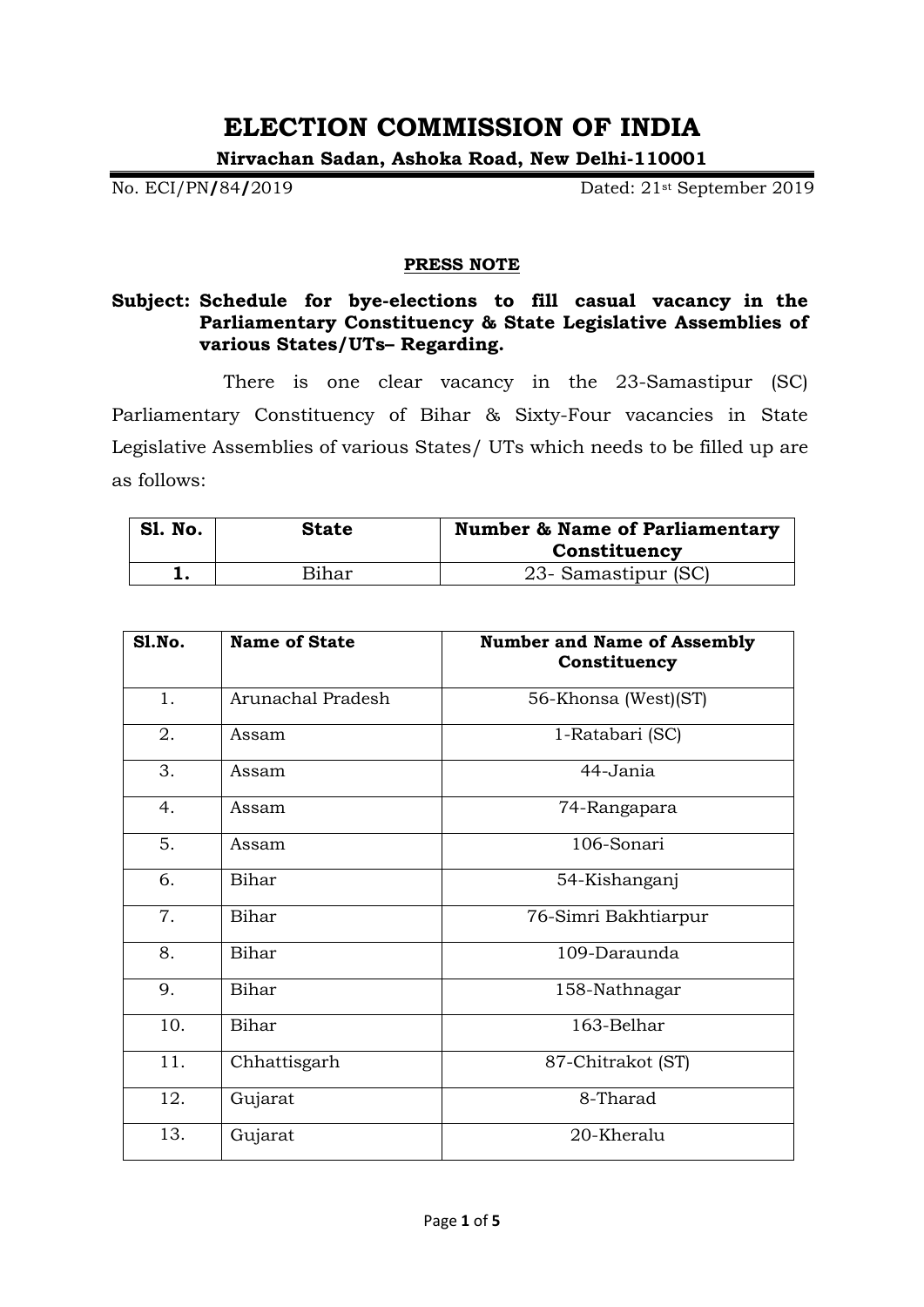| 14. | Gujarat          | 50-Amraiwadi           |
|-----|------------------|------------------------|
| 15. | Gujarat          | 122-Lunawada           |
| 16. | Himachal Pradesh | 18-Dharamshala         |
| 17. | Himachal Pradesh | 55-Pachhad (SC)        |
| 18. | Karnataka        | 03- Athani             |
| 19. | Karnataka        | 04-Kagwad              |
| 20. | Karnataka        | 09- Gokak              |
| 21. | Karnataka        | 81-Yellapur            |
| 22. | Karnataka        | 86-Hirekerur           |
| 23. | Karnataka        | 87-Ranibennur          |
| 24. | Karnataka        | 90-Vijayanagara        |
| 25. | Karnataka        | 141-Chikkaballapur     |
| 26. | Karnataka        | 151- K.R. Pura         |
| 27. | Karnataka        | 153-Yeshvanthapura     |
| 28. | Karnataka        | 156-Mahalakshmi Layout |
| 29. | Karnataka        | 162-Shivajinagar       |
| 30. | Karnataka        | 178-Hosakote           |
| 31. | Karnataka        | 192-Krishnarajpet      |
| 32. | Karnataka        | 212-Hunsur             |
| 33. | Kerala           | 01-Manjeshwar          |
| 34. | Kerala           | 82-Ernakulam           |
| 35. | Kerala           | 102-Aroor              |
| 36. | Kerala           | 114-Konni              |
| 37. | Kerala           | 133- Vattiyoorkavu     |
| 38. | Madhya Pradesh   | 193 - Jhabua (ST)      |
| 39. | Meghalaya        | 26-Shella (ST)         |
| 40. | Odisha           | 2- Bijepur             |
| 41. | Pudducherry      | 10 - Kamraj Nagar      |
| 42. | Punjab           | 29-Phagwara (SC)       |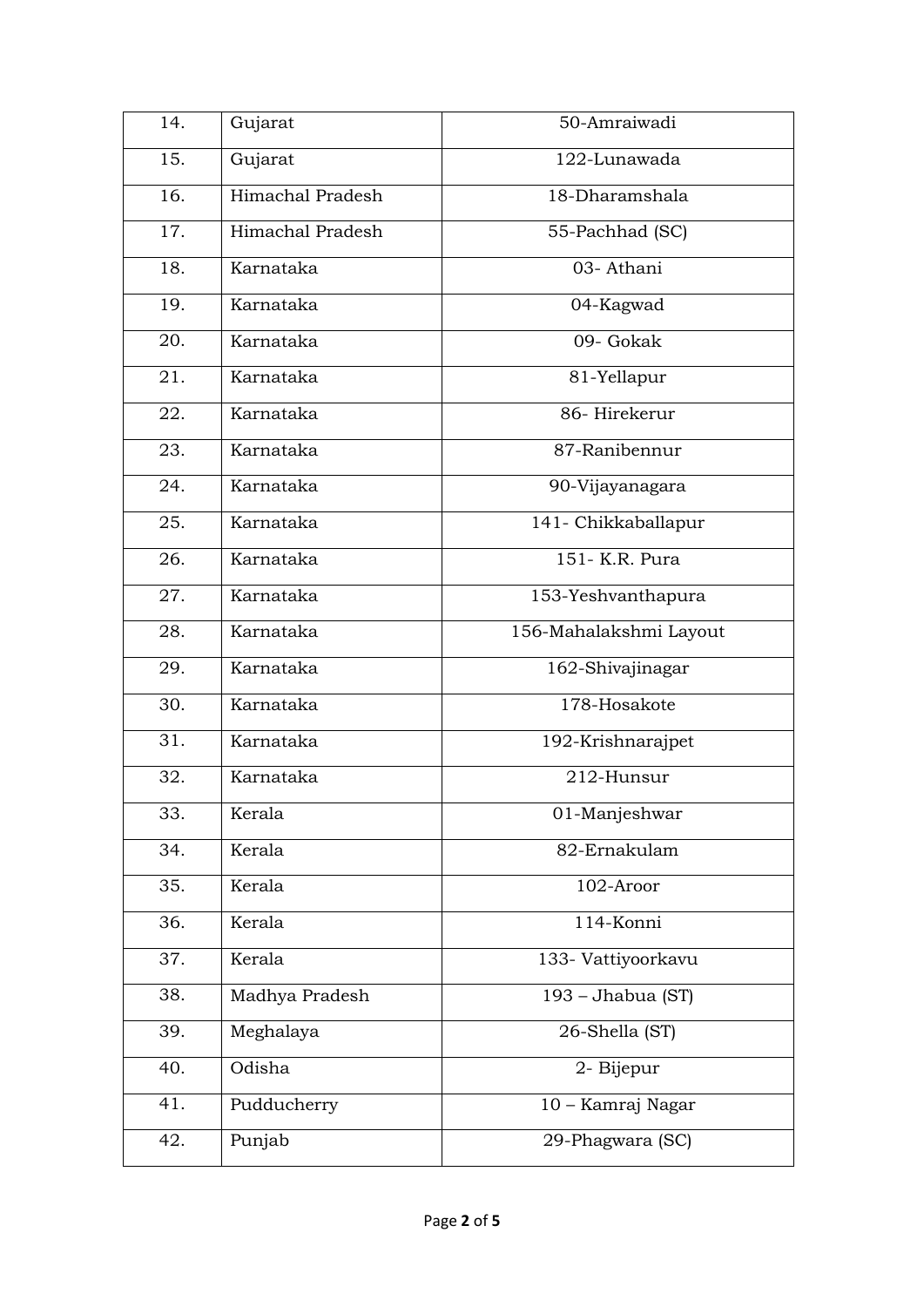| 43.               | Punjab               | 39-Mukerian             |
|-------------------|----------------------|-------------------------|
| 44.               | Punjab               | $68 - Dakha$            |
| 45.               | Punjab               | $79 - Jalalabad$        |
| 46.               | Rajasthan            | 28-Mandawa              |
| 47.               | Rajasthan            | 110-Khinwsar            |
| 48.               | Sikkim               | 10 - Poklok-Kamrang     |
| 49.               | Sikkim               | 24 - Martam-Rumtek (BL) |
| 50.               | Sikkim               | 27 - Gangtok (BL)       |
| $\overline{51}$ . | Tamil Nadu           | 75- Vikravandi          |
| $\overline{52}$ . | Tamil Nadu           | 227-Nanguneri           |
| 53.               | Telangana            | 89-Huzurnagar           |
| 54.               | Uttar Pradesh        | 7-Gangoh                |
| $\overline{55}$ . | <b>Uttar Pradesh</b> | 37-Rampur               |
| 56.               | <b>Uttar Pradesh</b> | $77$ -Iglas (SC)        |
| 57.               | <b>Uttar Pradesh</b> | 175-Lucknow Cantt.      |
| 58.               | <b>Uttar Pradesh</b> | 212-Govindnagar         |
| 59.               | <b>Uttar Pradesh</b> | 237-Manikpur            |
| 60.               | <b>Uttar Pradesh</b> | 248-Pratapgarh          |
| $\overline{61}$ . | <b>Uttar Pradesh</b> | 269-Zaidpur (SC)        |
| $\overline{62}$ . | <b>Uttar Pradesh</b> | 280-Jalalpur            |
| 63.               | <b>Uttar Pradesh</b> | 282-Balha (SC)          |
| $\overline{6}4.$  | <b>Uttar Pradesh</b> | 354-Ghosi               |

After taking into consideration various factors like local festivals, electoral rolls, weather conditions etc., the Commission has decided to hold bye-elections to fill these vacancies as per the programme mentioned as under: -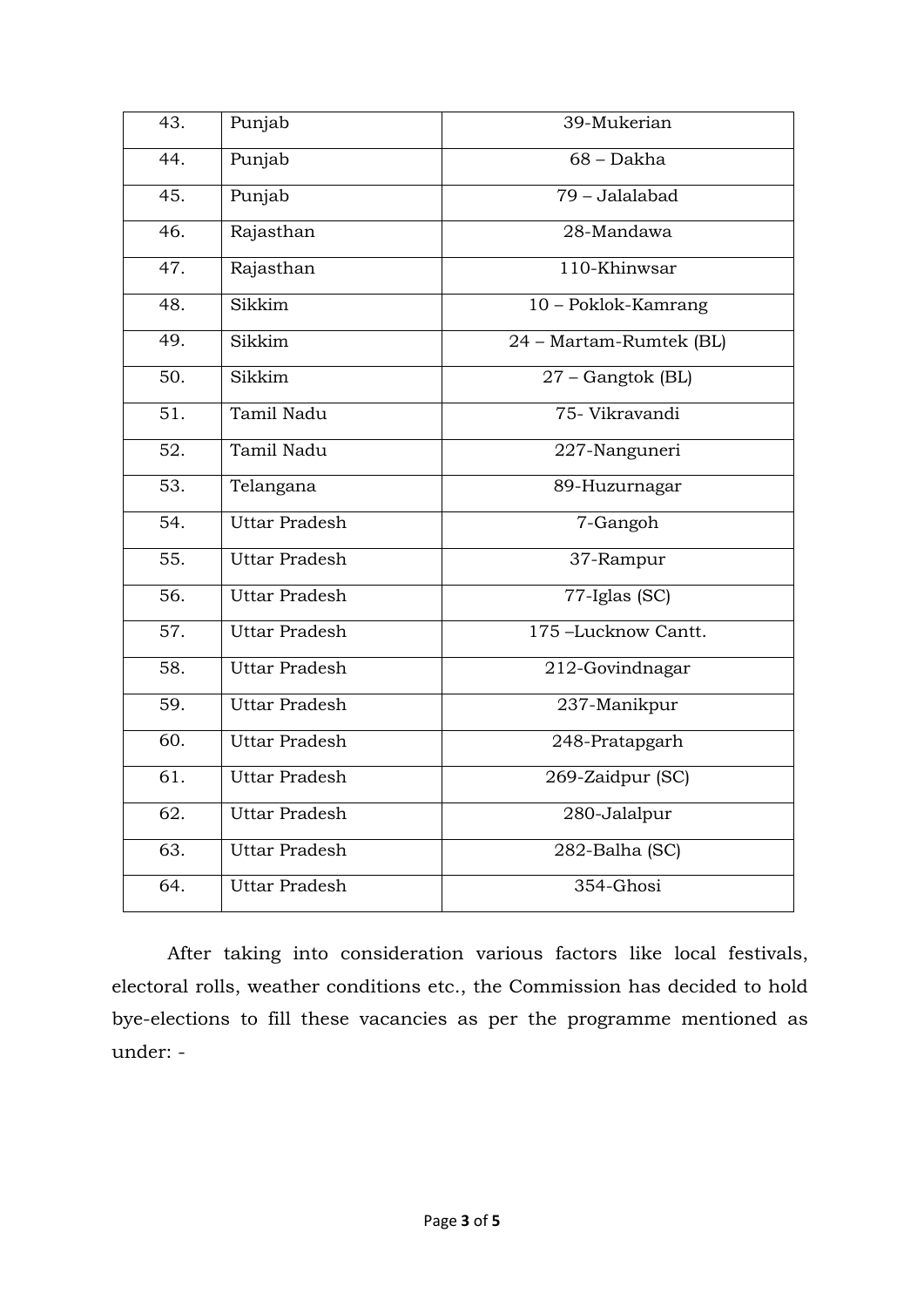| <b>Poll Events</b>                            | Schedule              |
|-----------------------------------------------|-----------------------|
| Date of Issue of Gazette Notification         | 23.09.2019 (MONDAY)   |
| Last Date of Nominations                      | 30.09.2019 (MONDAY)   |
| Date for Scrutiny of Nominations              | 01.10.2019 (TUESDAY)  |
| Last Date for Withdrawal of candidatures      | 03.10.2019 (THURSDAY) |
| Date of Poll                                  | 21.10.2019 (MONDAY)   |
| Date of Counting                              | 24.10.2019 (THURSDAY) |
| Date before which election shall be completed | 27.10.2019 (SUNDAY)   |

# **2. ELECTORAL ROLL**

The Electoral Rolls for the aforesaid Parliamentary & Assembly Constituencies w.r.t 01.01.2019 as the qualifying date has been finally published.

# **3. ELECTRONIC VOTING MACHINES (EVMs) and VVPATs**

The Commission has decided to use EVMs and VVPATs in the byeelection in all the polling stations. Adequate numbers of EVMs and VVPATs have been made available and all steps have been taken to ensure that the polls are conducted smoothly with the help of these machines.

## **4. IDENTIFICATION OF VOTERS**

In consonance with the past practice, the Commission has decided that the voter's identification shall be mandatory in the aforementioned election at the time of poll' Electoral Photo Identity cards (EPIC) shall be the main document of identification of a voter. However, in order to ensure that no voter is deprived of his/her franchise, if his/her name figures in the electoral rolls, separate instructions will be issued to allow additional documents for identification of voters at the time of poll in the said election.

## **5. MODEL CODE OF CONDUCT**

The Model code of conduct shall come into force with immediate effect